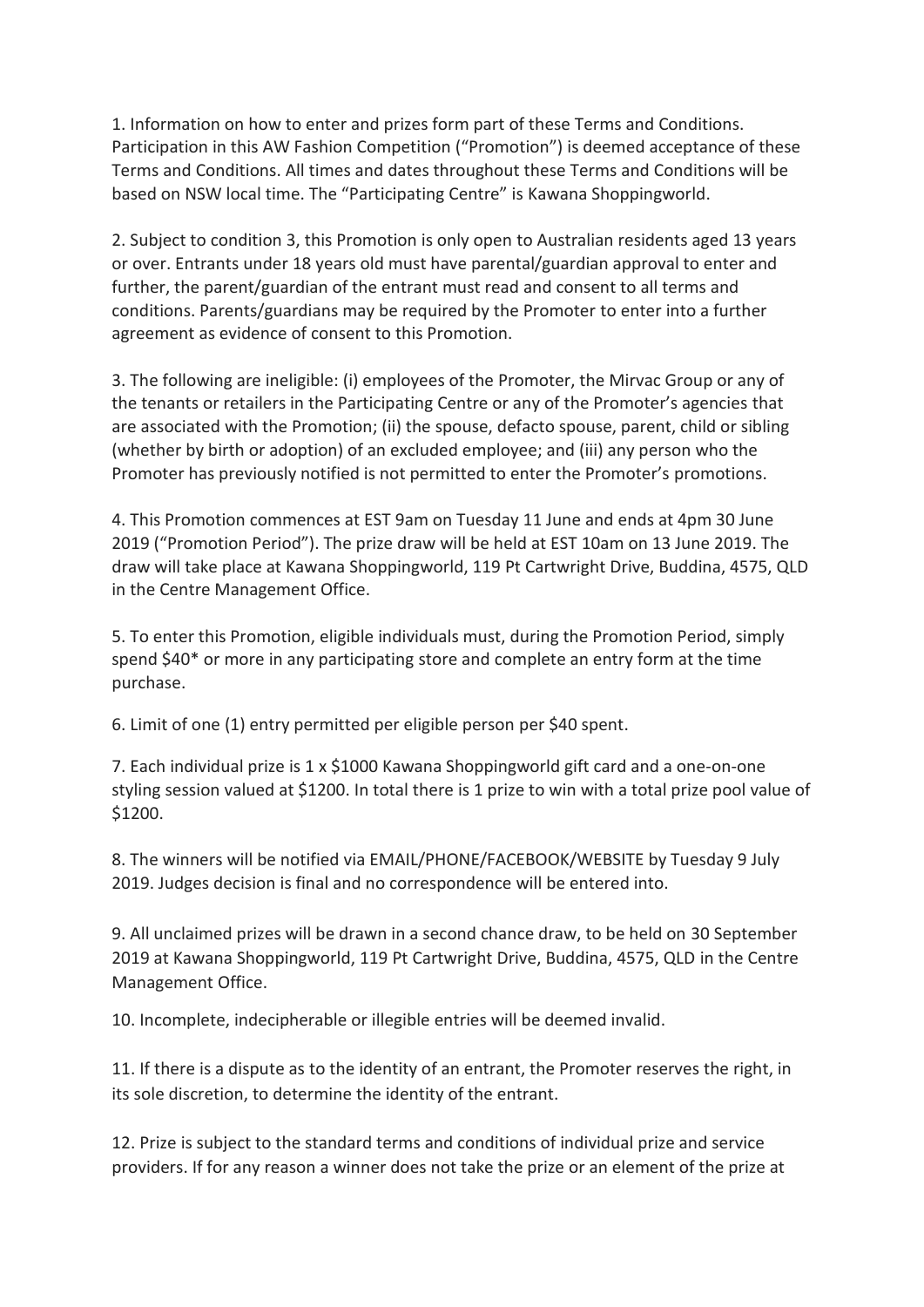the time stipulated, then the prize or that element of the prize will be forfeited and will not be redeemable for cash.

13. If any prize (or part of any prize) is unavailable due to reasons beyond the control of the Promoter, the Promoter in its sole discretion, reserves the right to substitute the prize (or that part of the prize) with a prize to the equal value and/or specification.

14. Prizes, or any unused portion of a prize, are not transferable or exchangeable and cannot be taken as cash, unless otherwise specified. Prizes must be collected from Kawana Shoppingworld, 119 Pt Cartwright Drive, Buddina, 4575, QLD

15. Entrants consent to the Promoter using the entrant's name, likeness, image and/or voice in the event they are a winner (including photograph, film and/or recording of the same) in any media for an unlimited period without remuneration for the purpose of promoting this Promotion (including any outcome).

16. The Promoter reserves the right, at any time, to verify the validity of entries (including contacting Participating Retailers) and entrants (including an entrant's identity, age and place of residence) and to disqualify any entrant who submits an entry that is not in accordance with these Terms and Conditions or who tampers with the entry process. Failure by the Promoter to enforce any of its rights at any stage does not constitute a waiver of those rights.

17. If this Promotion is interfered with in any way or is not capable of being conducted as reasonably anticipated due to any reason beyond the reasonable control of the Promoter, including but not limited to technical difficulties, unauthorised intervention or fraud, the Promoter reserves the right, in its sole discretion, to the fullest extent permitted by law (a) to disqualify any entrant; or (b) to modify, suspend, terminate or cancel the Promotion, as appropriate.

18. The Promoter's decision is final and no correspondence will be entered into.

19. Any cost associated with accessing the promotional website is the entrant's responsibility and is dependent on the Internet service provider used. The use of any automated entry software or any other mechanical or electronic means that allows an entrant to automatically enter repeatedly is prohibited and will render all entries submitted by that entrant invalid.

20. Nothing in these Terms and Conditions limit, exclude or modify or purports to limit, exclude or modify the statutory consumer guarantees as provided under the Competition and Consumer Act, as well as any other implied warranties under the ASIC Act or similar consumer protection laws in the State and Territories of Australia ("Non-Excludable Guarantees"). Except for any liability that cannot by law be excluded, including the Non-Excludable Guarantees, the Promoter and the Mirvac Group of companies (including their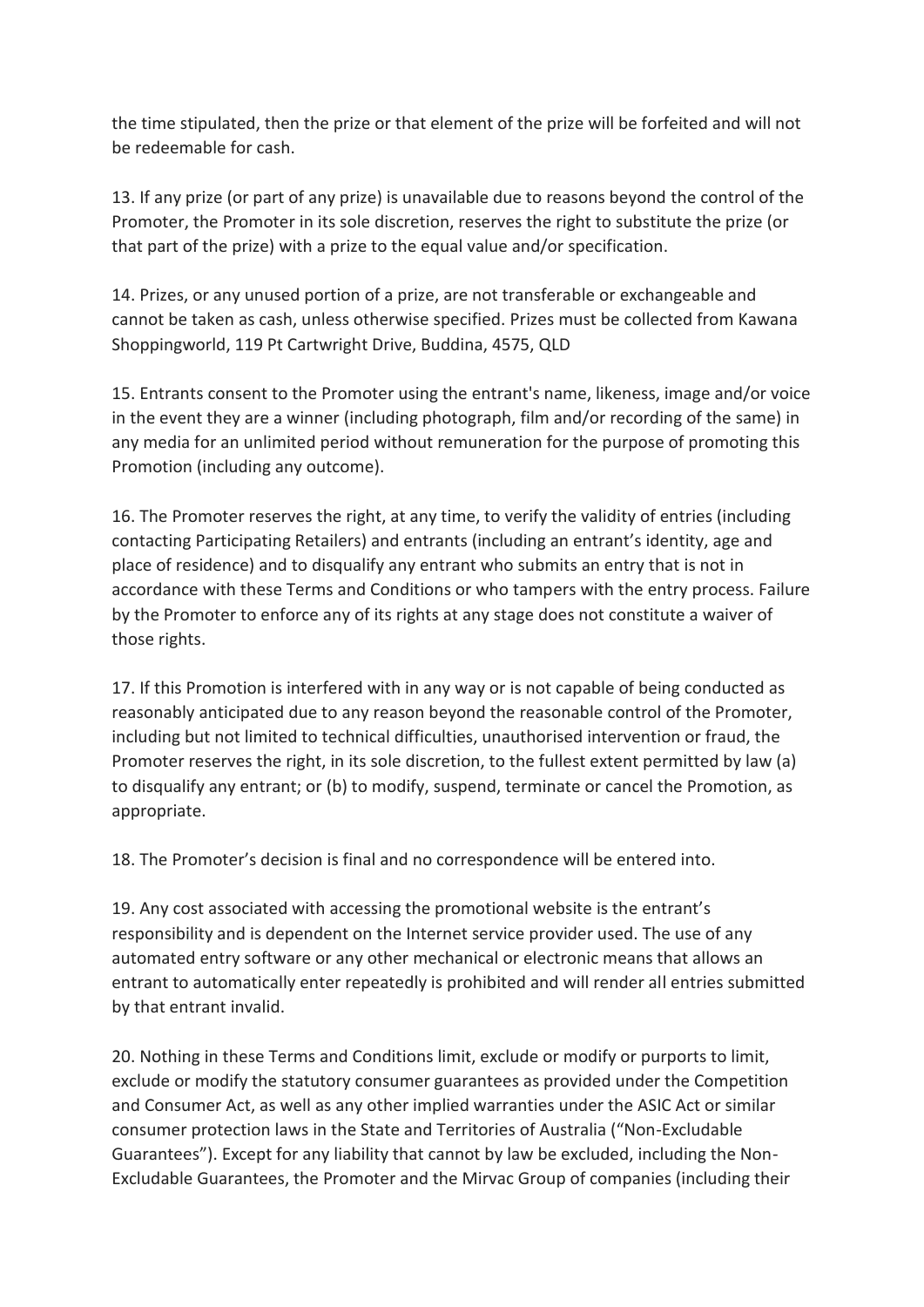respective officers, employees and agents) exclude all liability (including negligence), for any personal injury; or any loss or damage (including loss of opportunity); whether direct, indirect, special or consequential, arising in any way out of the Promotion.

21. Except for any liability that cannot by law be excluded, including the Non-Excludable Guarantees, the Promoter and the Mirvac Group of companies (including their respective officers, employees and agents) are not responsible for and exclude all liability (including negligence), for any personal injury; or any loss or damage (including loss of opportunity); whether direct, indirect, special or consequential, arising in any way out of: (a) any technical difficulties or equipment malfunction (whether or not under the Promoter's control); (b) any theft, unauthorised access or third party interference; (c) any entry or correspondence that is late, lost, altered, damaged or misdirected (whether received by the Promoter or not) due to any reason beyond the reasonable control of the Promoter; (d) any variation in the prize value to that stated in these Terms and Conditions; (e) any tax liability incurred by an entrant or winner; or (f) use of the prize.

22. It is a condition of taking the prize, that the winner sign a deed of release and indemnity in the form required by the Promoter or any prize supplier.

23. Entrants agree that they are fully responsible for any materials they submit via the promotion including but not limited to comments, recordings and images ("Content"). The Promoter shall not be liable in any way for such Content to the full extent permitted by law. The Promoter may remove or decline to publish any Content without notice for any reason whatsoever. Entrants warrant and agree that:

(a) they will not submit any Content that is unlawful or fraudulent, or that the Promoter may deem in breach of any intellectual property, privacy, publicity or other rights, defamatory, obscene, derogatory, pornographic, sexually inappropriate, violent, abusive, harassing, threatening, objectionable with respect to race, religion, origin or gender, not suitable for children aged under 15, or otherwise unsuitable for publication;

(b) their Content shall not contain viruses or cause injury or harm to any person or entity; (c) they will obtain prior consent from any person or from the owner(s) of any property that appears in their Content;

(d) the Content is the original [artistic/literary] work of the entrant that does not infringe the rights of any third party;

(e) they consent to any use of the Content which may otherwise infringe the Content creator's/creators' moral rights pursuant to the Copyright Act 1968 (Cth) and warrant that they have the full authority to grant these rights; and

(f) they will comply with all applicable laws and regulations, including without limitation, those governing copyright, content, defamation, privacy, publicity and the access or use of others' computer or communication systems.

Without limiting any other terms herein, the entrant agrees to indemnify the Promoter for any breach of the above terms.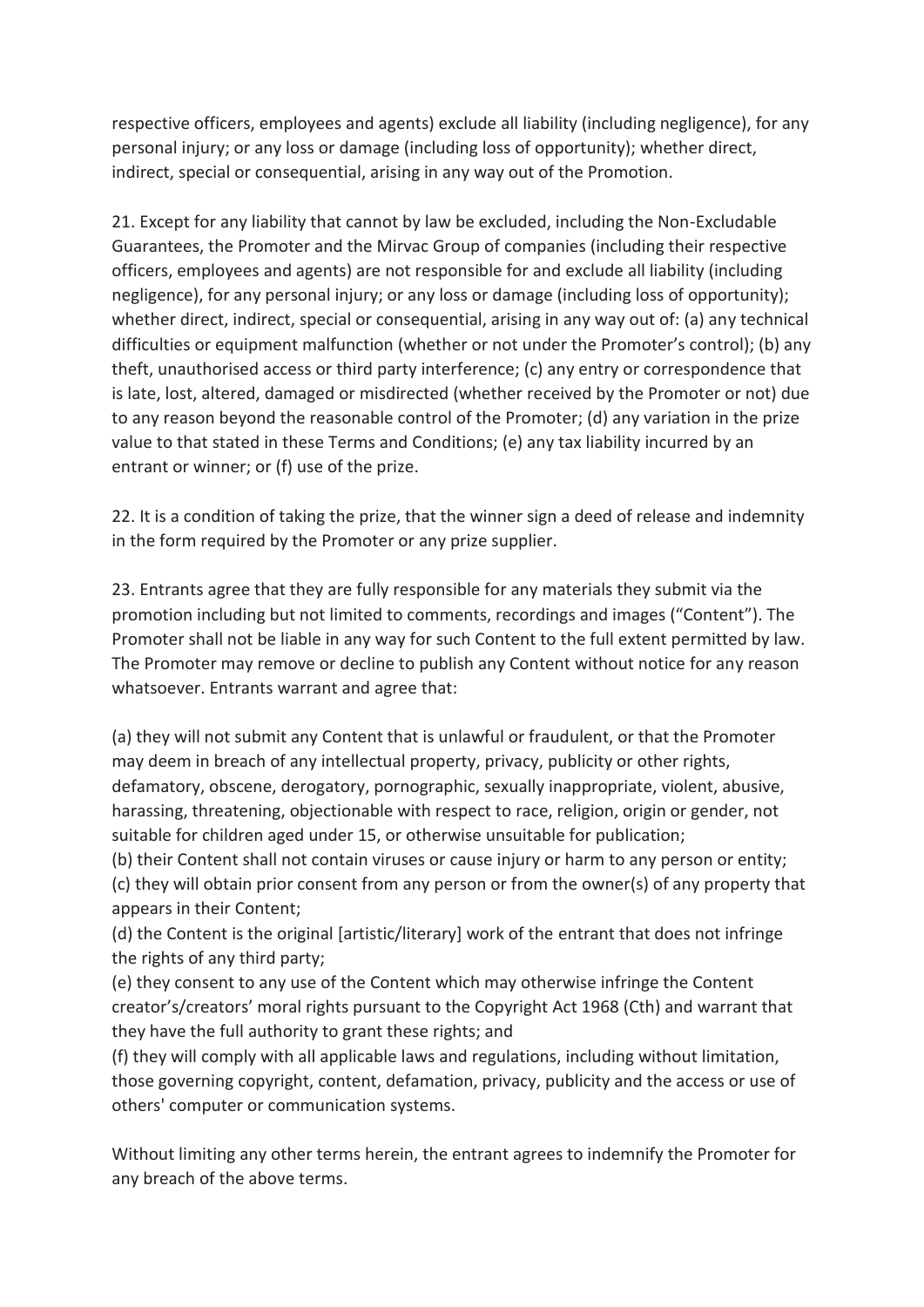24. As a condition of entering this promotion, each entrant agrees to assign all of their rights, title and interest (including copyright) in and to their entry (which shall include Content) to the Promoter, and to execute any documents to confirm such assignment. Entries will not be returned to any entrant.

25. Entry and continued participation in the promotion is dependent on entrants following and acting in accordance with the Facebook Statement of Rights and Responsibilities, which can be viewed at www.facebook.com/terms.php. This promotion is in no way sponsored, endorsed or administered by, or associated with, Facebook. Entrants understand that they are providing their information to the Promoter and not to Facebook. The information an entrant provides will only be used for the purposes outlined in these Terms and Conditions. Any questions, comments or complaints about this promotion must be directed to the Promoter and not to Facebook. Facebook will not be liable for any loss or damage or personal injury which is suffered or sustained by an entrant, as a result of participating in the promotion (including taking/use of a prize), except for any liability which cannot be excluded by law

26. The Promoter needs to collect personal information about each entrant and may for this purpose, disclose such information to third parties, including but not limited to agents, contractors, service providers, gift suppliers and regulatory authorities. Participation in the Promotion is conditional on providing this information. If the entrant opts in at time of entry, the Promoter may, for an indefinite period, unless otherwise advised, use the information for promotional, marketing, publicity, research and profiling purposes, including sending electronic messages or telephoning the entrant and for such other purposes as set out in our Privacy Policy. Entrants should direct any request to access, update or correct information to the Promoter. All personal details of entrants will be stored in accordance with the Privacy Policy. Upon the entrant's request, information provided will be removed from the Promoter's active marketing database. To request details to be removed, please email RetailNationalMarketing@mirvac.com or write to the Marketing Manager, Kawana Shoppingworld, 119 Pt Cartwright Drive, Buddina, 4575, QLD.

Information will be removed as soon as reasonably possible in accordance with the Promoter's Privacy Policy and applicable laws. To view the Privacy Policy, please visit http://www.mirvac.com/privacy-policy. All entries remain the property of the Promoter.

27. The "Promoter" is Mirvac Real Estate Pty Ltd (ABN 65 003 342 452) of Level 26, 60 Margaret Street, Sydney NSW 2000 trading as Kawana Shoppingworld, 119 Pt Cartwright Drive, Buddina, 4575, QLD.

28. "Mirvac Group" means the Promoter, each of the Promoter's related bodies corporate, each person with whom the Promoter or any of its related bodies corporate is in joint venture or partnership, and each entity, trust, partnership or fiduciary arrangement (including each managed investment scheme) of any nature of which the Promoter or any of